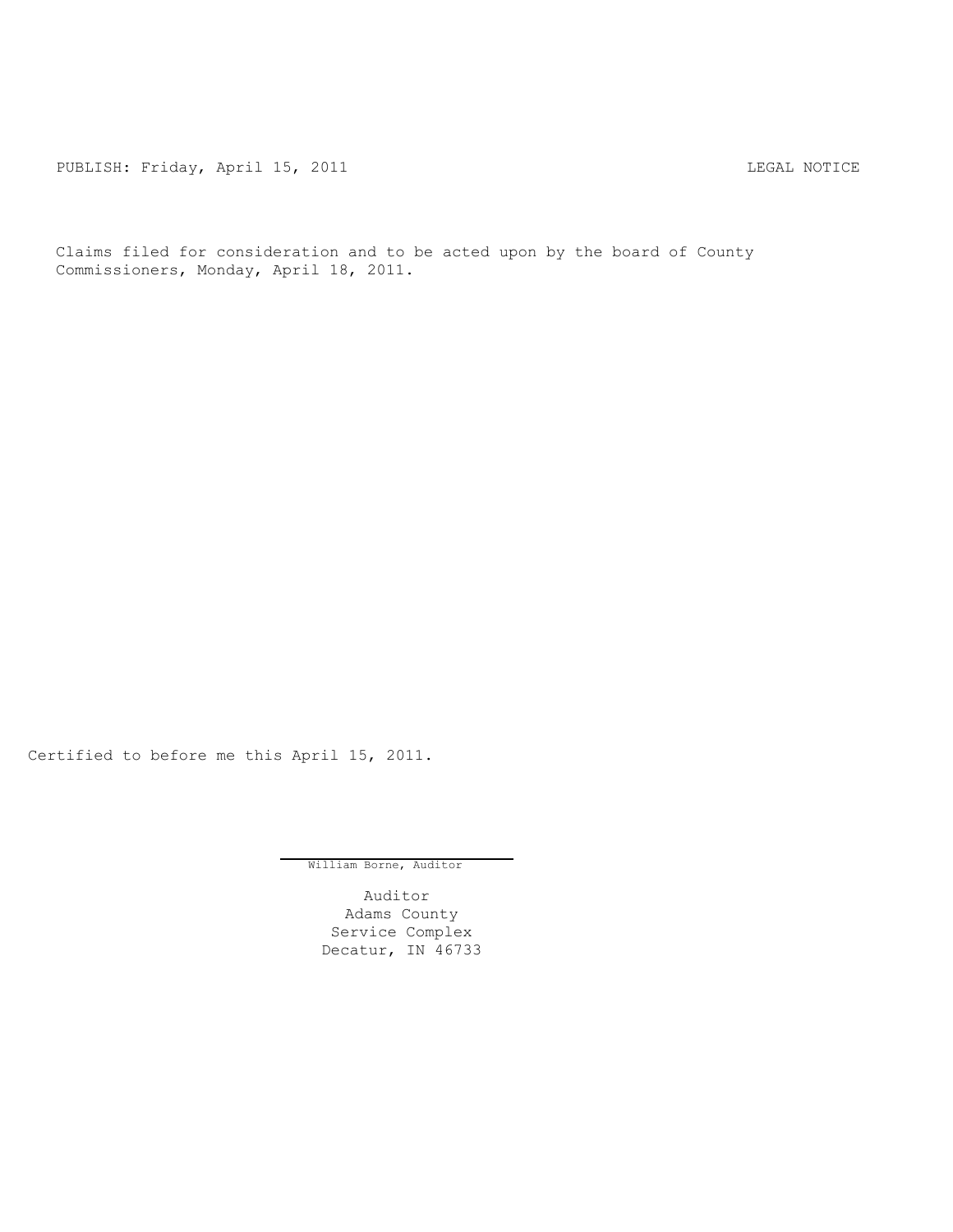

## **Claims Docket for Newspaper Adams County, Indiana**

## For Period: **3/8/2011** to **3/28/2011**

Date Claims to be Paid: **4/18/2011**

*313 W. Jefferson St. Decatur, IN 46733 (219) 724-2600*

| 257.32<br><b>Adams County Auto Supply</b><br>Adams Memorial Hospital<br>370.13<br>Indiana Michigan Power<br><b>Adams County Treasurer</b><br>American Wire Rope & Slin<br>1,941.30<br>Appraisal Research Corpor<br>Arnold Lumber Company<br>Baker And Sons Plumbing &<br>37.80<br>Barney's Auto Electric Se<br>168.00<br>Beam, Longest, And Neff<br>Berne Tri-Weekly News<br>184.74<br>Hoosier Blue Flame<br>Butler, Fairman, & Seufer<br>4,070.50<br>Bowers, Charles<br>Cintas Location #338<br>102.00<br>City Of Decatur<br>Clarke Mosquito Control P<br>1,315.60<br>Decatur True Value<br><b>Complete Printing Service</b><br>Courtesy Ford, Inc.<br>113.00<br>Decatur Chamber Of Commer<br>10.00<br>Decatur Daily Democrat<br>Douglas L. Bauman<br>50.00<br>Kiess, Duane A.<br>Gordon Food Service<br>4,368.85<br>Grimm's Auto<br>Habel Animal Hospital<br>18.00<br>Haywood Printing Company<br>Hilty Engine Service<br>172.36<br>Indiana Stamp Company<br>220.70<br>Franz, Jean<br>Janitors Supply Company<br>K-Mart<br>47.19<br>Carty, Karen<br>Kiess Electric<br>138.72<br>Busse, Louise<br>420.25<br>Gresla, Mark S. Md<br>Meshberger Brothers Stone<br>35.67<br>Moser Motor Sales, Inc.<br>Nipsco<br>Paul W. Reidenbach Equipm<br>111.50<br>Portland Motor Parts, Inc<br>Bollenbacher, Rodney G.<br>50.00<br>Smitley, Ronnie L.<br>Roto-Rooter<br>220.00<br><b>Shell Fleet Plus</b><br><b>Stone-Street Quarries</b><br>330.10<br>Smith, Teryl R.<br>Fox, Thomas E.<br>Print Shop<br>2,266.46<br>Sheets, Thomas Wade<br>20.00<br>Barkey, Timothy L.<br>196.71<br>Town Of Monroe<br>Top Supply Company<br>Tri-State First Aid<br>52.95<br>U.S. Postmaster<br>Victoria Ellis<br>20.00<br>Wal-Mart / GEMB<br>West Payment Center<br>439.00<br>Cook, Russell E.<br>Burry, Herman, Miller, Brown<br>588.00<br>CenturyLink<br>Imi Irving Material, Inc.<br>2,530.50<br>J. L. Manufacturing & Fab.<br>50.00<br>Croy Machine & Fabricatio<br>Paul Norr<br>Rekeweg, Shane<br>20.00<br>Myers Furniture<br>Universal Metalcraft, Inc<br>219.00<br>Tri County Excavating<br>294.76<br>Don Myers Plumbing<br><b>Energy Products</b><br>221.00<br>B & K Hydraulics<br>Jackson Oil & Solvents, I<br>389.98<br>Richard Clutter<br>RDJ Specialties, Inc.<br>1,355.61<br>Nan Everett<br>Chad W. Sprunger<br>Manatron<br>1,198.60<br>Ace Radiator, Inc.<br>Tom Magnan/Special Needs<br>Zurcher Tire, Inc.<br>71.21<br>Kristina Buckner<br>Matthew Bender<br>77.71<br>165,666.02<br>Benicomp, Inc<br>Wal-Mart<br>613.18<br>Adams County Truck Repair<br>Advanced Imaging Solutions, Inc.<br>Treasurer, State of Indiana<br>4,572.00<br><b>Fastenal Company</b><br>Leslie W. Marckel<br>Adams County Sheriff<br>20.00<br><b>ERS Wireless Communications</b><br>VoMac Trucks Sales & Service<br>840.45 | <b>Vendor</b> | <b>Amount</b> | <b>Vendor</b> | <b>Amount</b>     |
|------------------------------------------------------------------------------------------------------------------------------------------------------------------------------------------------------------------------------------------------------------------------------------------------------------------------------------------------------------------------------------------------------------------------------------------------------------------------------------------------------------------------------------------------------------------------------------------------------------------------------------------------------------------------------------------------------------------------------------------------------------------------------------------------------------------------------------------------------------------------------------------------------------------------------------------------------------------------------------------------------------------------------------------------------------------------------------------------------------------------------------------------------------------------------------------------------------------------------------------------------------------------------------------------------------------------------------------------------------------------------------------------------------------------------------------------------------------------------------------------------------------------------------------------------------------------------------------------------------------------------------------------------------------------------------------------------------------------------------------------------------------------------------------------------------------------------------------------------------------------------------------------------------------------------------------------------------------------------------------------------------------------------------------------------------------------------------------------------------------------------------------------------------------------------------------------------------------------------------------------------------------------------------------------------------------------------------------------------------------------------------------------------------------------------------------------------------------------------------------------------------------------------------------------------------------------------------------------------------------------------------------------------------------------------------------------------------------------------------------------------------------------------------------|---------------|---------------|---------------|-------------------|
|                                                                                                                                                                                                                                                                                                                                                                                                                                                                                                                                                                                                                                                                                                                                                                                                                                                                                                                                                                                                                                                                                                                                                                                                                                                                                                                                                                                                                                                                                                                                                                                                                                                                                                                                                                                                                                                                                                                                                                                                                                                                                                                                                                                                                                                                                                                                                                                                                                                                                                                                                                                                                                                                                                                                                                                          |               |               |               | 31,780.61         |
|                                                                                                                                                                                                                                                                                                                                                                                                                                                                                                                                                                                                                                                                                                                                                                                                                                                                                                                                                                                                                                                                                                                                                                                                                                                                                                                                                                                                                                                                                                                                                                                                                                                                                                                                                                                                                                                                                                                                                                                                                                                                                                                                                                                                                                                                                                                                                                                                                                                                                                                                                                                                                                                                                                                                                                                          |               |               |               | 4,795.29          |
|                                                                                                                                                                                                                                                                                                                                                                                                                                                                                                                                                                                                                                                                                                                                                                                                                                                                                                                                                                                                                                                                                                                                                                                                                                                                                                                                                                                                                                                                                                                                                                                                                                                                                                                                                                                                                                                                                                                                                                                                                                                                                                                                                                                                                                                                                                                                                                                                                                                                                                                                                                                                                                                                                                                                                                                          |               |               |               | 14,743.13         |
|                                                                                                                                                                                                                                                                                                                                                                                                                                                                                                                                                                                                                                                                                                                                                                                                                                                                                                                                                                                                                                                                                                                                                                                                                                                                                                                                                                                                                                                                                                                                                                                                                                                                                                                                                                                                                                                                                                                                                                                                                                                                                                                                                                                                                                                                                                                                                                                                                                                                                                                                                                                                                                                                                                                                                                                          |               |               |               | 241.50            |
|                                                                                                                                                                                                                                                                                                                                                                                                                                                                                                                                                                                                                                                                                                                                                                                                                                                                                                                                                                                                                                                                                                                                                                                                                                                                                                                                                                                                                                                                                                                                                                                                                                                                                                                                                                                                                                                                                                                                                                                                                                                                                                                                                                                                                                                                                                                                                                                                                                                                                                                                                                                                                                                                                                                                                                                          |               |               |               | 1,510.00          |
|                                                                                                                                                                                                                                                                                                                                                                                                                                                                                                                                                                                                                                                                                                                                                                                                                                                                                                                                                                                                                                                                                                                                                                                                                                                                                                                                                                                                                                                                                                                                                                                                                                                                                                                                                                                                                                                                                                                                                                                                                                                                                                                                                                                                                                                                                                                                                                                                                                                                                                                                                                                                                                                                                                                                                                                          |               |               |               | 142.00            |
|                                                                                                                                                                                                                                                                                                                                                                                                                                                                                                                                                                                                                                                                                                                                                                                                                                                                                                                                                                                                                                                                                                                                                                                                                                                                                                                                                                                                                                                                                                                                                                                                                                                                                                                                                                                                                                                                                                                                                                                                                                                                                                                                                                                                                                                                                                                                                                                                                                                                                                                                                                                                                                                                                                                                                                                          |               |               |               | 2,333.33          |
|                                                                                                                                                                                                                                                                                                                                                                                                                                                                                                                                                                                                                                                                                                                                                                                                                                                                                                                                                                                                                                                                                                                                                                                                                                                                                                                                                                                                                                                                                                                                                                                                                                                                                                                                                                                                                                                                                                                                                                                                                                                                                                                                                                                                                                                                                                                                                                                                                                                                                                                                                                                                                                                                                                                                                                                          |               |               |               | 4,725.86          |
|                                                                                                                                                                                                                                                                                                                                                                                                                                                                                                                                                                                                                                                                                                                                                                                                                                                                                                                                                                                                                                                                                                                                                                                                                                                                                                                                                                                                                                                                                                                                                                                                                                                                                                                                                                                                                                                                                                                                                                                                                                                                                                                                                                                                                                                                                                                                                                                                                                                                                                                                                                                                                                                                                                                                                                                          |               |               |               | 44.92             |
|                                                                                                                                                                                                                                                                                                                                                                                                                                                                                                                                                                                                                                                                                                                                                                                                                                                                                                                                                                                                                                                                                                                                                                                                                                                                                                                                                                                                                                                                                                                                                                                                                                                                                                                                                                                                                                                                                                                                                                                                                                                                                                                                                                                                                                                                                                                                                                                                                                                                                                                                                                                                                                                                                                                                                                                          |               |               |               | 19.95             |
|                                                                                                                                                                                                                                                                                                                                                                                                                                                                                                                                                                                                                                                                                                                                                                                                                                                                                                                                                                                                                                                                                                                                                                                                                                                                                                                                                                                                                                                                                                                                                                                                                                                                                                                                                                                                                                                                                                                                                                                                                                                                                                                                                                                                                                                                                                                                                                                                                                                                                                                                                                                                                                                                                                                                                                                          |               |               |               | 4.40              |
|                                                                                                                                                                                                                                                                                                                                                                                                                                                                                                                                                                                                                                                                                                                                                                                                                                                                                                                                                                                                                                                                                                                                                                                                                                                                                                                                                                                                                                                                                                                                                                                                                                                                                                                                                                                                                                                                                                                                                                                                                                                                                                                                                                                                                                                                                                                                                                                                                                                                                                                                                                                                                                                                                                                                                                                          |               |               |               | 50.00             |
|                                                                                                                                                                                                                                                                                                                                                                                                                                                                                                                                                                                                                                                                                                                                                                                                                                                                                                                                                                                                                                                                                                                                                                                                                                                                                                                                                                                                                                                                                                                                                                                                                                                                                                                                                                                                                                                                                                                                                                                                                                                                                                                                                                                                                                                                                                                                                                                                                                                                                                                                                                                                                                                                                                                                                                                          |               |               |               | 144.20            |
|                                                                                                                                                                                                                                                                                                                                                                                                                                                                                                                                                                                                                                                                                                                                                                                                                                                                                                                                                                                                                                                                                                                                                                                                                                                                                                                                                                                                                                                                                                                                                                                                                                                                                                                                                                                                                                                                                                                                                                                                                                                                                                                                                                                                                                                                                                                                                                                                                                                                                                                                                                                                                                                                                                                                                                                          |               |               |               | 79.77             |
|                                                                                                                                                                                                                                                                                                                                                                                                                                                                                                                                                                                                                                                                                                                                                                                                                                                                                                                                                                                                                                                                                                                                                                                                                                                                                                                                                                                                                                                                                                                                                                                                                                                                                                                                                                                                                                                                                                                                                                                                                                                                                                                                                                                                                                                                                                                                                                                                                                                                                                                                                                                                                                                                                                                                                                                          |               |               |               | 99.43             |
|                                                                                                                                                                                                                                                                                                                                                                                                                                                                                                                                                                                                                                                                                                                                                                                                                                                                                                                                                                                                                                                                                                                                                                                                                                                                                                                                                                                                                                                                                                                                                                                                                                                                                                                                                                                                                                                                                                                                                                                                                                                                                                                                                                                                                                                                                                                                                                                                                                                                                                                                                                                                                                                                                                                                                                                          |               |               |               | 83.16             |
|                                                                                                                                                                                                                                                                                                                                                                                                                                                                                                                                                                                                                                                                                                                                                                                                                                                                                                                                                                                                                                                                                                                                                                                                                                                                                                                                                                                                                                                                                                                                                                                                                                                                                                                                                                                                                                                                                                                                                                                                                                                                                                                                                                                                                                                                                                                                                                                                                                                                                                                                                                                                                                                                                                                                                                                          |               |               |               | 49.28             |
|                                                                                                                                                                                                                                                                                                                                                                                                                                                                                                                                                                                                                                                                                                                                                                                                                                                                                                                                                                                                                                                                                                                                                                                                                                                                                                                                                                                                                                                                                                                                                                                                                                                                                                                                                                                                                                                                                                                                                                                                                                                                                                                                                                                                                                                                                                                                                                                                                                                                                                                                                                                                                                                                                                                                                                                          |               |               |               | 150.68            |
|                                                                                                                                                                                                                                                                                                                                                                                                                                                                                                                                                                                                                                                                                                                                                                                                                                                                                                                                                                                                                                                                                                                                                                                                                                                                                                                                                                                                                                                                                                                                                                                                                                                                                                                                                                                                                                                                                                                                                                                                                                                                                                                                                                                                                                                                                                                                                                                                                                                                                                                                                                                                                                                                                                                                                                                          |               |               |               | 50,279.39         |
|                                                                                                                                                                                                                                                                                                                                                                                                                                                                                                                                                                                                                                                                                                                                                                                                                                                                                                                                                                                                                                                                                                                                                                                                                                                                                                                                                                                                                                                                                                                                                                                                                                                                                                                                                                                                                                                                                                                                                                                                                                                                                                                                                                                                                                                                                                                                                                                                                                                                                                                                                                                                                                                                                                                                                                                          |               |               |               | 6,380.09          |
|                                                                                                                                                                                                                                                                                                                                                                                                                                                                                                                                                                                                                                                                                                                                                                                                                                                                                                                                                                                                                                                                                                                                                                                                                                                                                                                                                                                                                                                                                                                                                                                                                                                                                                                                                                                                                                                                                                                                                                                                                                                                                                                                                                                                                                                                                                                                                                                                                                                                                                                                                                                                                                                                                                                                                                                          |               |               |               | 16.69             |
|                                                                                                                                                                                                                                                                                                                                                                                                                                                                                                                                                                                                                                                                                                                                                                                                                                                                                                                                                                                                                                                                                                                                                                                                                                                                                                                                                                                                                                                                                                                                                                                                                                                                                                                                                                                                                                                                                                                                                                                                                                                                                                                                                                                                                                                                                                                                                                                                                                                                                                                                                                                                                                                                                                                                                                                          |               |               |               | 50.00             |
|                                                                                                                                                                                                                                                                                                                                                                                                                                                                                                                                                                                                                                                                                                                                                                                                                                                                                                                                                                                                                                                                                                                                                                                                                                                                                                                                                                                                                                                                                                                                                                                                                                                                                                                                                                                                                                                                                                                                                                                                                                                                                                                                                                                                                                                                                                                                                                                                                                                                                                                                                                                                                                                                                                                                                                                          |               |               |               | 127.29            |
|                                                                                                                                                                                                                                                                                                                                                                                                                                                                                                                                                                                                                                                                                                                                                                                                                                                                                                                                                                                                                                                                                                                                                                                                                                                                                                                                                                                                                                                                                                                                                                                                                                                                                                                                                                                                                                                                                                                                                                                                                                                                                                                                                                                                                                                                                                                                                                                                                                                                                                                                                                                                                                                                                                                                                                                          |               |               |               | 137.67            |
|                                                                                                                                                                                                                                                                                                                                                                                                                                                                                                                                                                                                                                                                                                                                                                                                                                                                                                                                                                                                                                                                                                                                                                                                                                                                                                                                                                                                                                                                                                                                                                                                                                                                                                                                                                                                                                                                                                                                                                                                                                                                                                                                                                                                                                                                                                                                                                                                                                                                                                                                                                                                                                                                                                                                                                                          |               |               |               | 60.00             |
|                                                                                                                                                                                                                                                                                                                                                                                                                                                                                                                                                                                                                                                                                                                                                                                                                                                                                                                                                                                                                                                                                                                                                                                                                                                                                                                                                                                                                                                                                                                                                                                                                                                                                                                                                                                                                                                                                                                                                                                                                                                                                                                                                                                                                                                                                                                                                                                                                                                                                                                                                                                                                                                                                                                                                                                          |               |               |               | 68.23             |
|                                                                                                                                                                                                                                                                                                                                                                                                                                                                                                                                                                                                                                                                                                                                                                                                                                                                                                                                                                                                                                                                                                                                                                                                                                                                                                                                                                                                                                                                                                                                                                                                                                                                                                                                                                                                                                                                                                                                                                                                                                                                                                                                                                                                                                                                                                                                                                                                                                                                                                                                                                                                                                                                                                                                                                                          |               |               |               | 7,915.00          |
|                                                                                                                                                                                                                                                                                                                                                                                                                                                                                                                                                                                                                                                                                                                                                                                                                                                                                                                                                                                                                                                                                                                                                                                                                                                                                                                                                                                                                                                                                                                                                                                                                                                                                                                                                                                                                                                                                                                                                                                                                                                                                                                                                                                                                                                                                                                                                                                                                                                                                                                                                                                                                                                                                                                                                                                          |               |               |               | 792.00            |
|                                                                                                                                                                                                                                                                                                                                                                                                                                                                                                                                                                                                                                                                                                                                                                                                                                                                                                                                                                                                                                                                                                                                                                                                                                                                                                                                                                                                                                                                                                                                                                                                                                                                                                                                                                                                                                                                                                                                                                                                                                                                                                                                                                                                                                                                                                                                                                                                                                                                                                                                                                                                                                                                                                                                                                                          |               |               |               | 238.40            |
|                                                                                                                                                                                                                                                                                                                                                                                                                                                                                                                                                                                                                                                                                                                                                                                                                                                                                                                                                                                                                                                                                                                                                                                                                                                                                                                                                                                                                                                                                                                                                                                                                                                                                                                                                                                                                                                                                                                                                                                                                                                                                                                                                                                                                                                                                                                                                                                                                                                                                                                                                                                                                                                                                                                                                                                          |               |               |               | 20.00             |
|                                                                                                                                                                                                                                                                                                                                                                                                                                                                                                                                                                                                                                                                                                                                                                                                                                                                                                                                                                                                                                                                                                                                                                                                                                                                                                                                                                                                                                                                                                                                                                                                                                                                                                                                                                                                                                                                                                                                                                                                                                                                                                                                                                                                                                                                                                                                                                                                                                                                                                                                                                                                                                                                                                                                                                                          |               |               |               | 912.48            |
|                                                                                                                                                                                                                                                                                                                                                                                                                                                                                                                                                                                                                                                                                                                                                                                                                                                                                                                                                                                                                                                                                                                                                                                                                                                                                                                                                                                                                                                                                                                                                                                                                                                                                                                                                                                                                                                                                                                                                                                                                                                                                                                                                                                                                                                                                                                                                                                                                                                                                                                                                                                                                                                                                                                                                                                          |               |               |               | 108.75            |
|                                                                                                                                                                                                                                                                                                                                                                                                                                                                                                                                                                                                                                                                                                                                                                                                                                                                                                                                                                                                                                                                                                                                                                                                                                                                                                                                                                                                                                                                                                                                                                                                                                                                                                                                                                                                                                                                                                                                                                                                                                                                                                                                                                                                                                                                                                                                                                                                                                                                                                                                                                                                                                                                                                                                                                                          |               |               |               | 75.00             |
|                                                                                                                                                                                                                                                                                                                                                                                                                                                                                                                                                                                                                                                                                                                                                                                                                                                                                                                                                                                                                                                                                                                                                                                                                                                                                                                                                                                                                                                                                                                                                                                                                                                                                                                                                                                                                                                                                                                                                                                                                                                                                                                                                                                                                                                                                                                                                                                                                                                                                                                                                                                                                                                                                                                                                                                          |               |               |               | 3,459.99          |
|                                                                                                                                                                                                                                                                                                                                                                                                                                                                                                                                                                                                                                                                                                                                                                                                                                                                                                                                                                                                                                                                                                                                                                                                                                                                                                                                                                                                                                                                                                                                                                                                                                                                                                                                                                                                                                                                                                                                                                                                                                                                                                                                                                                                                                                                                                                                                                                                                                                                                                                                                                                                                                                                                                                                                                                          |               |               |               | 16,906.58         |
|                                                                                                                                                                                                                                                                                                                                                                                                                                                                                                                                                                                                                                                                                                                                                                                                                                                                                                                                                                                                                                                                                                                                                                                                                                                                                                                                                                                                                                                                                                                                                                                                                                                                                                                                                                                                                                                                                                                                                                                                                                                                                                                                                                                                                                                                                                                                                                                                                                                                                                                                                                                                                                                                                                                                                                                          |               |               |               | 145.40            |
|                                                                                                                                                                                                                                                                                                                                                                                                                                                                                                                                                                                                                                                                                                                                                                                                                                                                                                                                                                                                                                                                                                                                                                                                                                                                                                                                                                                                                                                                                                                                                                                                                                                                                                                                                                                                                                                                                                                                                                                                                                                                                                                                                                                                                                                                                                                                                                                                                                                                                                                                                                                                                                                                                                                                                                                          |               |               |               | 1,958.50          |
|                                                                                                                                                                                                                                                                                                                                                                                                                                                                                                                                                                                                                                                                                                                                                                                                                                                                                                                                                                                                                                                                                                                                                                                                                                                                                                                                                                                                                                                                                                                                                                                                                                                                                                                                                                                                                                                                                                                                                                                                                                                                                                                                                                                                                                                                                                                                                                                                                                                                                                                                                                                                                                                                                                                                                                                          |               |               |               | 20.00             |
|                                                                                                                                                                                                                                                                                                                                                                                                                                                                                                                                                                                                                                                                                                                                                                                                                                                                                                                                                                                                                                                                                                                                                                                                                                                                                                                                                                                                                                                                                                                                                                                                                                                                                                                                                                                                                                                                                                                                                                                                                                                                                                                                                                                                                                                                                                                                                                                                                                                                                                                                                                                                                                                                                                                                                                                          |               |               |               | 31.94             |
|                                                                                                                                                                                                                                                                                                                                                                                                                                                                                                                                                                                                                                                                                                                                                                                                                                                                                                                                                                                                                                                                                                                                                                                                                                                                                                                                                                                                                                                                                                                                                                                                                                                                                                                                                                                                                                                                                                                                                                                                                                                                                                                                                                                                                                                                                                                                                                                                                                                                                                                                                                                                                                                                                                                                                                                          |               |               |               | 596.65            |
|                                                                                                                                                                                                                                                                                                                                                                                                                                                                                                                                                                                                                                                                                                                                                                                                                                                                                                                                                                                                                                                                                                                                                                                                                                                                                                                                                                                                                                                                                                                                                                                                                                                                                                                                                                                                                                                                                                                                                                                                                                                                                                                                                                                                                                                                                                                                                                                                                                                                                                                                                                                                                                                                                                                                                                                          |               |               |               | 566.51            |
|                                                                                                                                                                                                                                                                                                                                                                                                                                                                                                                                                                                                                                                                                                                                                                                                                                                                                                                                                                                                                                                                                                                                                                                                                                                                                                                                                                                                                                                                                                                                                                                                                                                                                                                                                                                                                                                                                                                                                                                                                                                                                                                                                                                                                                                                                                                                                                                                                                                                                                                                                                                                                                                                                                                                                                                          |               |               |               | 14.52             |
|                                                                                                                                                                                                                                                                                                                                                                                                                                                                                                                                                                                                                                                                                                                                                                                                                                                                                                                                                                                                                                                                                                                                                                                                                                                                                                                                                                                                                                                                                                                                                                                                                                                                                                                                                                                                                                                                                                                                                                                                                                                                                                                                                                                                                                                                                                                                                                                                                                                                                                                                                                                                                                                                                                                                                                                          |               |               |               | 3.78              |
|                                                                                                                                                                                                                                                                                                                                                                                                                                                                                                                                                                                                                                                                                                                                                                                                                                                                                                                                                                                                                                                                                                                                                                                                                                                                                                                                                                                                                                                                                                                                                                                                                                                                                                                                                                                                                                                                                                                                                                                                                                                                                                                                                                                                                                                                                                                                                                                                                                                                                                                                                                                                                                                                                                                                                                                          |               |               |               | 367.26            |
|                                                                                                                                                                                                                                                                                                                                                                                                                                                                                                                                                                                                                                                                                                                                                                                                                                                                                                                                                                                                                                                                                                                                                                                                                                                                                                                                                                                                                                                                                                                                                                                                                                                                                                                                                                                                                                                                                                                                                                                                                                                                                                                                                                                                                                                                                                                                                                                                                                                                                                                                                                                                                                                                                                                                                                                          |               |               |               | 33.70             |
|                                                                                                                                                                                                                                                                                                                                                                                                                                                                                                                                                                                                                                                                                                                                                                                                                                                                                                                                                                                                                                                                                                                                                                                                                                                                                                                                                                                                                                                                                                                                                                                                                                                                                                                                                                                                                                                                                                                                                                                                                                                                                                                                                                                                                                                                                                                                                                                                                                                                                                                                                                                                                                                                                                                                                                                          |               |               |               | 967.90            |
|                                                                                                                                                                                                                                                                                                                                                                                                                                                                                                                                                                                                                                                                                                                                                                                                                                                                                                                                                                                                                                                                                                                                                                                                                                                                                                                                                                                                                                                                                                                                                                                                                                                                                                                                                                                                                                                                                                                                                                                                                                                                                                                                                                                                                                                                                                                                                                                                                                                                                                                                                                                                                                                                                                                                                                                          |               |               |               |                   |
| Michael G. Werling<br>333.75<br>Maximus, Inc.                                                                                                                                                                                                                                                                                                                                                                                                                                                                                                                                                                                                                                                                                                                                                                                                                                                                                                                                                                                                                                                                                                                                                                                                                                                                                                                                                                                                                                                                                                                                                                                                                                                                                                                                                                                                                                                                                                                                                                                                                                                                                                                                                                                                                                                                                                                                                                                                                                                                                                                                                                                                                                                                                                                                            |               |               |               | 38.40<br>1,950.00 |